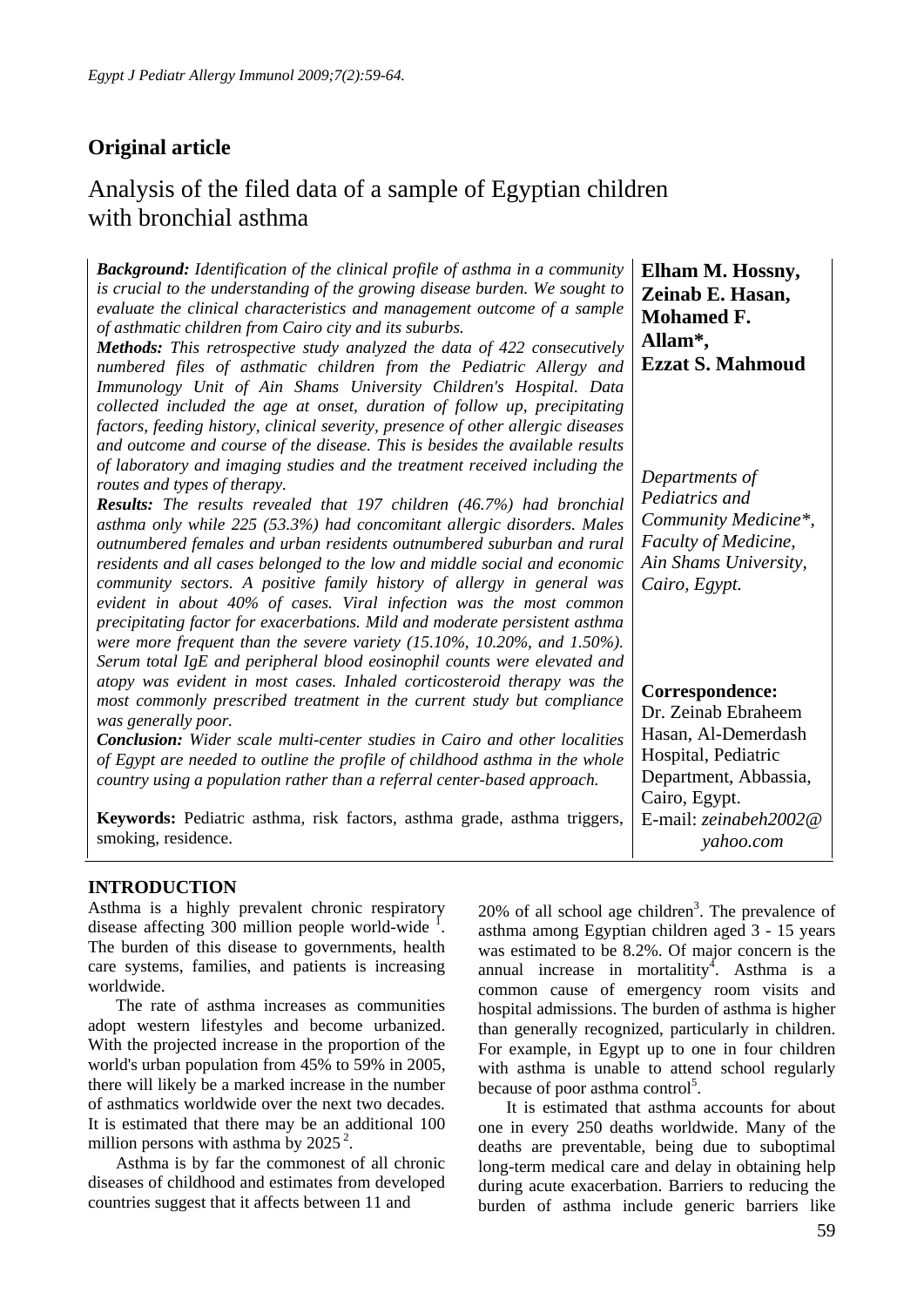poverty, poor disease education, and poor health services infrastructure and environmental barriers like indoor and outdoor air pollution, tobacco smoking, and occupational exposure. Moreover symptom-based rather than disease-based approaches to the management of asthma and tendency of care to be "acute" rather than "regular" are significant barriers. Patient barriers include; lack of information, under-use of self management, over-reliance on acute care and cultural attitudes towards drugs and drug delivery systems like for example steroids and inhalers<sup>2</sup>.

The study aims at evaluation of the profile and management outcome of asthmatic children at the Pediatric Allergy and Immunology Unit of Ain Shams University, Children's Hospital. This is sought for through assessment of the demographic data of the patients, course and sequelae of illness, and efficacy of the various therapeutic strategies adopted. We were also trying to establish a proper database for the patients in the Pediatric Allergy and Immunology Clinic.

## **METHODS**

This retrospective data analysis comprised revision of the files of 422 asthmatic children (286 males and 136 females), 197 children (46.7%) had bronchial asthma only and the other 225 children (53.3%) had bronchial asthma with other allergic diseases (atopic dermatitis, allergic rhinitis or food allergy). They presented to the Pediatric Allergy and Immunology Clinic, Children's Hospital, Ain Shams University in the period from February 1988 to October 2005.

The age at onset defined as the age of the first physical symptom or sign consistent with the diagnosis of bronchial asthma ranged from the neonatal period to 8.6 years with a mean of 0.97  $\pm$ 1.33 years, and the duration of follow up from 0.6 to 13 with a mean of  $4.31 \pm 2.93$  years.

The status at last visit was categorized as:

- Uncontrolled disease on enrollment: persistent symptoms despite compliance on treatment.
- Controlled disease on enrollment: defined as complete absence of asthma symptoms in subjects not taking any asthma medication prior to the evaluation $6$ .

## **Study Methods:**

Medical records were retrospectively examined and the following data were collected (whenever available) in a computer data base till analysis was undertaken:

#### **I. Clinical and epidemiological data:**

- Personal and demographic data, e.g. sex and residence.
- Age at onset, and duration of follow-up.
- Precipitating factors for acute exacerbation including: environmental factors, foods, viral infections, endocrinal factors, psychological factors, irritants such as cold air and parental smoking and noxious fumes and drugs such as aspirin and sulfonamide.
- Clinical findings during acute exacerbation including cough, dyspnea, cyanosis, low grade fever and profuse sweating.
- Symptoms of other atopic diseases in the child such as atopic dermatitis, allergic rhinitis and food allergy.
- History of absolute breast feeding or artificial feeding.
- Asthma grading at diagnosis.
- Outcome and course of the disease.

#### **II. Available laboratory data:**

- a) Complete blood count on the first visit (Coulter Counter, Beckman Inc, Florida, USA).
- b) ESR by Westergren method on the first visit.
- c) Serum total IgE on the first visit by ELISA.

#### **III. Available imaging data:**

Plain X-ray of the chest on the first visit for infiltrations, hyperinflation or effusions.

#### **IV. Treatment data:**

Medication received: type, route of administration and compliance.

#### **Statistical analysis:**

First, simple frequency, mean, standard deviation and range were calculated. Thereafter, comparison between active and remission cases with bronchial asthma was done using the student's t-test for continuous variables and Pearson's Chi square test for categorical variables.

All statistical analyses were performed using the statistical package for social science (SPSS) version 11.0 (SPSS Inc. Head quarters. Chicago, Illinois USA), level of significance was set at  $p$ < 0.05.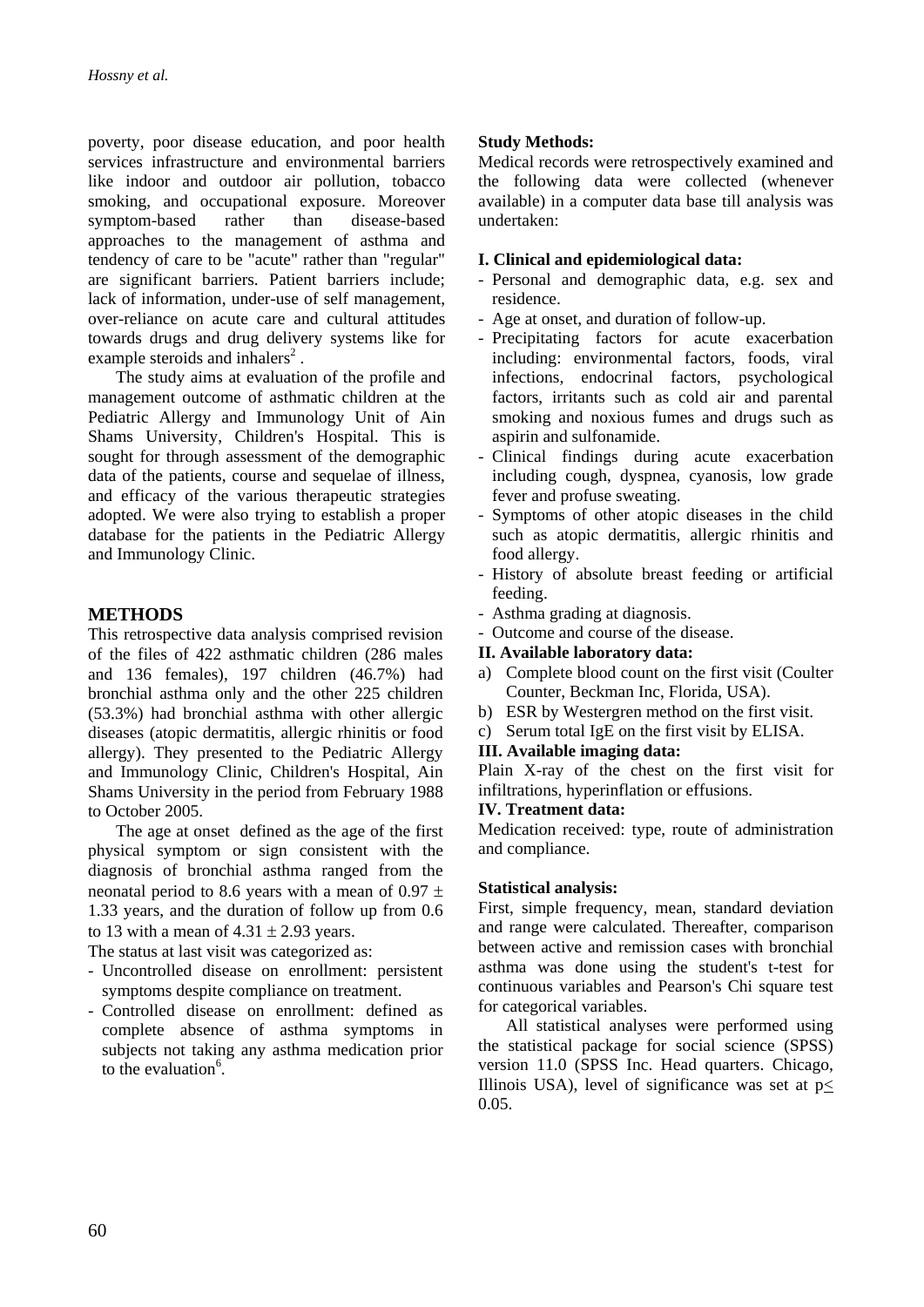#### **RESULTS**



Figure 1. The number of newly diagnosed cases/year during the period from 1988 to 2005

More than half of the cases had an associated allergic disease as shown in (Fig. 2).



**Figure 2.** Form of allergic diseases among the studied children

**Table 1.** Factors precipitating exacerbations of bronchial asthma in this series.

| Precipitating    | <b>Number of cases</b> |  |
|------------------|------------------------|--|
| factors          | $(N=422)$              |  |
| Viral infections | 163 (38.6%)            |  |
| Cold air         | 155 (36.7%)            |  |
| Indoor allergens | 148 (35.1%)            |  |
| <b>Fumes</b>     | 142 (33.6%)            |  |
| Foods            | 136 (32.2%)            |  |
| Psychological    | 67 (15.9%)             |  |
| Sulfonamides     | 34 (8.1%)              |  |
| Aspirin          | 22 (5.2%)              |  |
| Menstruation     | $2(0.5\%)$             |  |

As regards asthma grading, data were available in 403 files, of which mild intermittent bronchial asthma was the most common presentation [295 cases, (73.2%)], followed by mild persistent, [61 cases, (15.1%)], moderate persistent [41 cases,  $(10.2\%)$ ], and only [6 cases,  $(1.5\%)$ ] had severe persistent asthma (Fig. 3).



MI: mild intermittent; MP: mild persistent; MoP: moderate persistent; SP: severe persistent.

**Figure 3.** Grading of bronchial asthma at diagnosis

Demographic data analysis revealed that bronchial asthma was more common in males (286 cases) than in females (136 cases) in a ratio of 2.1:1. The number of cases coming from urban areas were higher than those coming from suburban and rural areas [288 (68.2%) versus 116 (27.5%) and 11 (2.6%) respectively]. The mean age at onset was  $0.97 \pm 1.33$  years and the mean duration of follow-up was  $4.3 \pm 2.93$  years.

Family history of bronchial asthma was positive in 134 cases (31.8%) of our studied patients and 38 (9%) had family history of other atopic diseases in  $1<sup>st</sup>$ ,  $2<sup>nd</sup>$ , or  $3<sup>rd</sup>$  degree relatives.

Viral infections were the commonest precipitating factor of bronchial asthma exacerbation in our patients [163 cases (38.6%)]. This was followed by exposure to cold [155 cases (36.7%)]. Other precipitating factors are shown in Table 1.

Dyspnea, cough and cyanosis were the most frequent symptoms of bronchial asthma exacerbation in our patients (Table 2).

Regarding infant feeding, 182 infants (43.1%) were absolutely breast fed and 28 cases (6.6%) were artificially fed.

At the onset of the disease, the Hb concentration at onset varied from marked anemia to normal Hb (mean  $\pm$  SD = 10.9  $\pm$  1.54 gm/dl), platelet counts ranged from  $160x10^3$  to 973x10<sup>3</sup>/cmm with a mean counts of 361.51  $\pm$  $152.23 \times 10^3$ /cmm, the total leucocytic count also varied considerably from  $3.7 \times 10^3$  to  $19.7 \times 10^3$ /cmm, and the eosinophilic counts ranged from zero to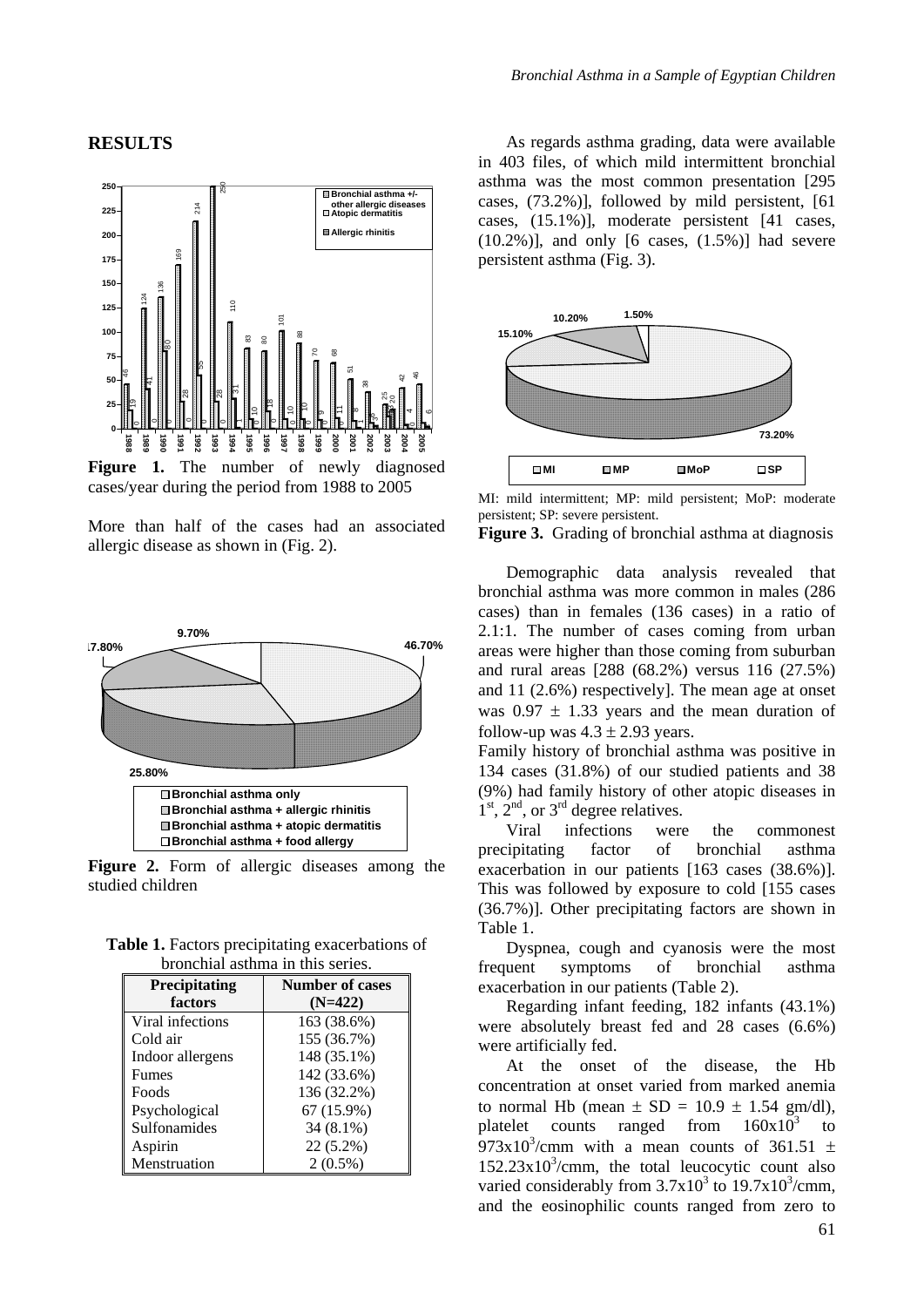12% with a mean of  $10.54 \pm 15.65$ . The mean ESR at onset was  $17.37 \pm 12.68$  mm/hr. Serum total IgE level was high for age in 133 cases (31.5%) and normal in 54 cases (12.79%) with no data available for the remaining patients.

| <b>Table 2.</b> Frequency of clinical symptoms during |
|-------------------------------------------------------|
| acute exacerbations of bronchial asthma in our        |
| $n \cdot k \cdot n$                                   |

| лансніх.         |                                            |         |  |  |
|------------------|--------------------------------------------|---------|--|--|
| <b>Symptoms</b>  | <b>Bronchial asthma cases</b><br>$(N=422)$ |         |  |  |
|                  | Frequency                                  | Percent |  |  |
| Dyspnea          | 209                                        | 49.5%   |  |  |
| Cough            | 207                                        | 49.1%   |  |  |
| Cyanosis         | 207                                        | 49.1%   |  |  |
| Low grade fever  | 62                                         | 14.7%   |  |  |
| Vomiting         | 37                                         | 8.8%    |  |  |
| Profuse sweating | 13                                         | 3.1%    |  |  |

Inhaled corticosteroids (Budesonide or Fluticasone) were used by all patients of persistent asthma, long acting theophylline was used by 56 of them (51.9%), long acting  $B_2$ -agonist (salmeterol) by 5 cases  $(4.6\%)$  and oral steroids by 5  $(4.6\%)$ (Table 3).

**Table 3.** Overview of medications used by patients with persistent bronchial asthma.

| <b>Drugs</b>             | <b>Bronchial asthma cases</b><br>$(N=108)$ |         |
|--------------------------|--------------------------------------------|---------|
|                          | Frequency                                  | Percent |
| Budesonide               | 69                                         | 63.9%   |
| Fluticasone              | 39                                         | 36.1%   |
| Salmeterol               |                                            | 4.6%    |
| Long acting theophylline | 56                                         | 51.9%   |
| Prednisolone             |                                            | 4.6%    |

Concerning the status of the patients followed up at the time of data analysis (144), 49 patients were showing manifestations of uncontrolled asthma and 95 cases had controlled disease. Gender difference, family history of atopy, age of onset, nature of precipitating factor, type of feeding, presence of other atopic disease, or any laboratory parameter had no influence on the course of the disease whether controlled or not.

The number of patients with uncontrolled disease was significantly higher in the moderate persistent grade compared to the mild intermittent, mild persistent and severe persistent asthma grades  $(P<0.05)$ .

## **DISCUSSION**

The development and phenotypic expression of allergic diseases depends on a complex interaction between genetic factors, environmental exposure to

allergens, and non-specific adjuvant factors, such as tobacco smoke, air pollution and infections. Identification of these factors is the most crucial problem in the epidemiology of allergic diseases<sup>7</sup>, and preventive measures should be targeted to reduce exposure to allergens and to adjuvant risk factors. The objective for this study was to identify the possible associations of importance in disease course and outcome in our unit.

In our study, we revised the files of 422 children who were diagnosed as having bronchial asthma; alone or in association with other allergic diseases. The number of newly diagnosed cases per year as shown in figure (1), bronchial asthma was the most common, followed by atopic dermatitis and then allergic rhinitis. Different findings were reported by Kalyoncu et  $al<sup>8</sup>$ , who reported that the prevalence rates of asthma, wheezing, rhinitis and AD were 16.8%, 22.5%, 18.7%, 6.5% and 9.8%, 13.3%, 14.1%, 4.3% in 358 boys and 380 girls from Turkey respectively.

The risk of developing bronchial asthma was higher for boys than for girls, as shown from the current data. This result comes in accordance with the data of Redline and Gold<sup>9</sup> and by Kalyoncu and coworkers<sup>8</sup>, who stated that male gender was a significant risk factor for asthma and wheezing. This observation may reflect a sex-linked influence or may be due to different environmental exposure patterns<sup>7</sup>.

We observed that allergic diseases were more prevalent in urban residents followed by suburban residents with few cases coming from rural areas. These differences can be partially explained by differences in environment exposures, such as air pollution, and exposure to allergens, such as pollens, cockroaches, and house dust mites. Several studies from Europe, Canada, and Australia have suggested that agricultural exposures may protect children from developing asthma and atopy $^{10,11}$ .

The mean age of onset among the studied group was one year. This highlights the role of viral infections as inducers of wheezing in infancy. In the study of Hsu et al<sup>12</sup>, 30% of their patients had their onset of symptoms before the age of 14 years.

Despite numerous studies on possible associations between environmental exposure and allergic disorders, any conclusions made remain a matter of controversy. Because almost all the studies were performed in Western countries, the application of these findings to people in other countries including Egypt may not be appropriate.

In our series, factors precipitating acute exacerbations of bronchial asthma were viral upper respiratory tract infection, cold air, environmental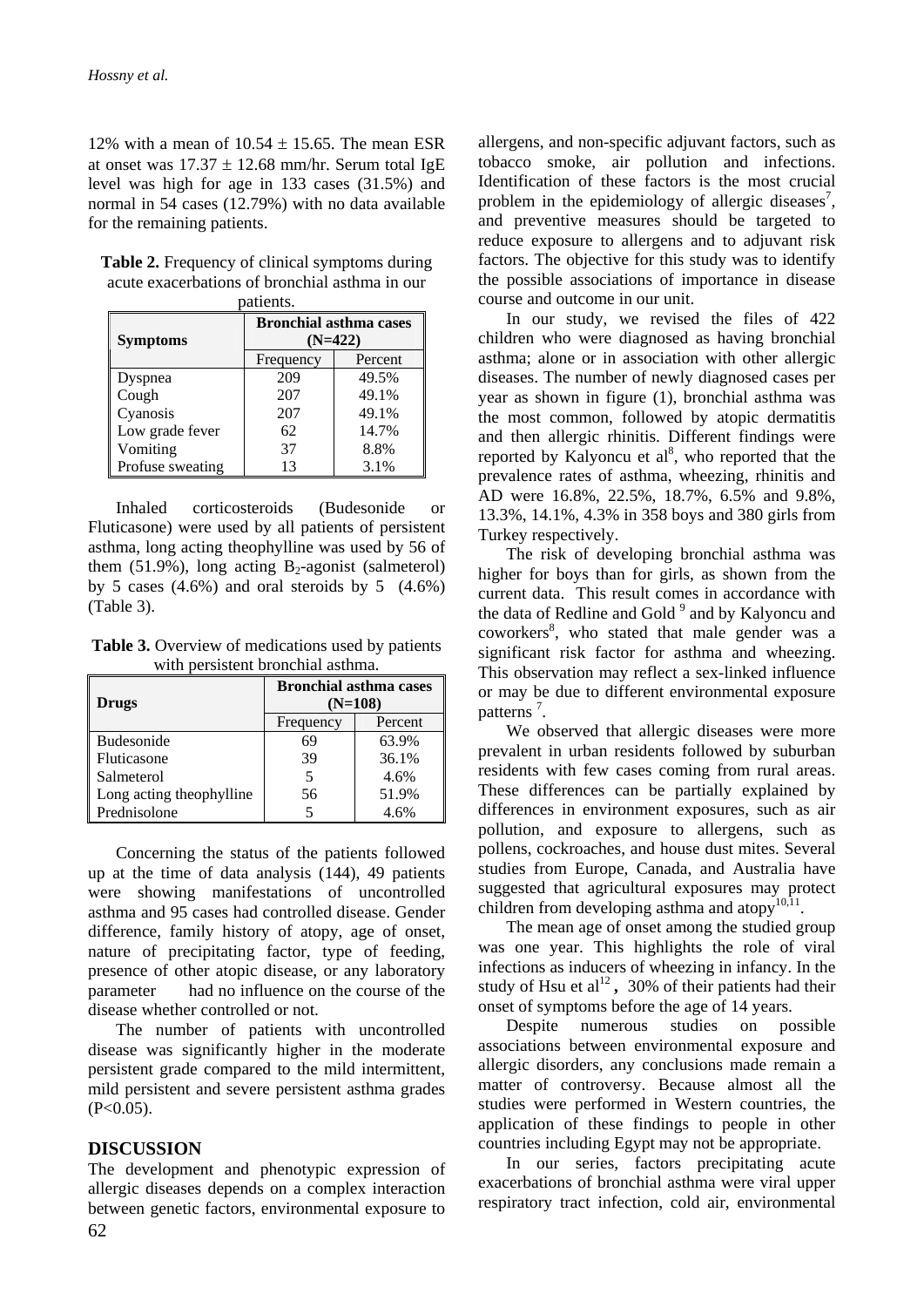factors (such as tobacco smoke), fumes, food allergy, puberty, psychological stress, drugs, and menstruation in this order of frequency. Our data are close to those reported by Noble et al*.* 13and Zhao et al.<sup>14</sup> who reported that respiratory viral infections precipitated acute exacerbations of asthma and were the most common reason for hospital admissions. A study by El-Gamal et al. $^{15}$ revealed that 71% of asthmatic episodes in children were attributed to viral infections.

The association of diet with respiratory symptoms and asthma in school children was studied in Taiwan by Tsai and Tsai<sup>16</sup> who concluded that consumption of sweetened beverages and eggs were associated with increased risk of respiratory symptoms and asthma whereas consumption of soy products and fruits were associated with reduced risk of respiratory symptoms. In another study<sup>17</sup>, peanut and milk allergies were both associated with increased number of hospitalizations and milk allergy was associated with increased use of systemic steroids. On the other hand, Beausoeil et  $al^{18}$  concluded that asthma alone as a manifestation of food allergy was rare and avoidance of specific foods or additives had not been shown to improve asthma.

Grass pollen had an increasing effect on asthma hospital admissions as reported by Erbas and  $convorkers<sup>19</sup>$ .

El-Gamal and associates $^{20}$  reported that cockroach sensitivity is quite prevalent in Cairo and it should be expected in moderate and severe bronchial asthma. The cockroach induced asthma in their study did not vary with the family history of allergy or the presence of other allergies in the individual. The latter observation suggests that cockroach allergy is mainly a respiratory one.

Chilmonczyk and co-workers<sup>21</sup> reported an association between exposure to environmental tobacco smoke and pulmonary morbidity in children with asthma. These data and ours emphasize the need for systemic, persistent efforts to stop the exposure of children with asthma to environmental tobacco smoke.

Allergic diseases usually cluster in the same family, and this was evident in our series, also atopic family history was the most prominent risk factor for all types of allergic disorders in children in the study of Kalyoncu et  $al^8$ .

In our study, dyspnea was the most frequent symptom of bronchial asthma exacerbation. This was in agreement with Roesner and Virchow<sup>22</sup>, who found that acute attacks of shortness of breath, dry cough and symptoms of concomitant rhinoconjunctivitis were the main clinical symptoms of asthma.

Breast feeding in our limited series did not seem to confer protection against the development of bronchial asthma. Also Mihrshahi et  $al<sup>23</sup>$  stated that longer duration of breast feeding and later introduction of solid foods did not prevent the onset of asthma, eczema or atopy by age 5 years. On the other hand, the results of Kull and co-workers  $24$ suggested that breast feeding during four months or more exhibited a reduced risk of asthma and wheezing.

The Hb concentration varied from marked anemia to normal Hb. In a study by Shuttari<sup>25</sup>, Hb concentration was mildly reduced during asthma exacerbation. Other study reported changes in platelet behaviour and function during or after allergen exposure in patients suffering from asthma, allergic rhinitis and atopic dermatitis $^{26}$ .

Serum total IgE level was high in 31.5% of our patients and normal in 12.79%. Another study found total serum IgE levels significantly higher for the children with asthma between ages 6 and 8 years. Male gender was significantly associated with higher IgE levels when infants were 6 months of age in the same study  $2^7$ .

Inhaled corticosteroids remain the mainstay of treatment in persistent asthma as shown in our results. Similarly, Lipworth and Jackson<sup>28</sup> stated that inhaled corticosteroids (ICSs) were first line drugs and most patients with mild to moderate asthma can be adequately controlled on low-tomedium dosage of ICSs alone. LABAs constitute an adjunctive therapy for patients not adequately controlled on low-medium dose  $ICSS<sup>29</sup>$ . The cost of LABAs and the concerns about side effects are the obstacles to its use on a wider scale in our community.

Before reaching conclusions based on the present study, it is wise to consider a number of potential objections to the methodology. A first question will be : to what extent would further follow-up alter the estimate of the association between a postulated risk factor and bronchial asthma? Another potential source of bias is the small sample size of the followed up cases.

In the current investigation, the only independent predictive risk factor for uncontrolled disease was the grade of bronchial asthma , and this is quite reasonable given the fact that persistent cases are less likely to remit. A longer follow up period would offer more reliable information. Perhaps the best study design to find out the natural course of asthma is a longitudinal prospective population-based cohort study.